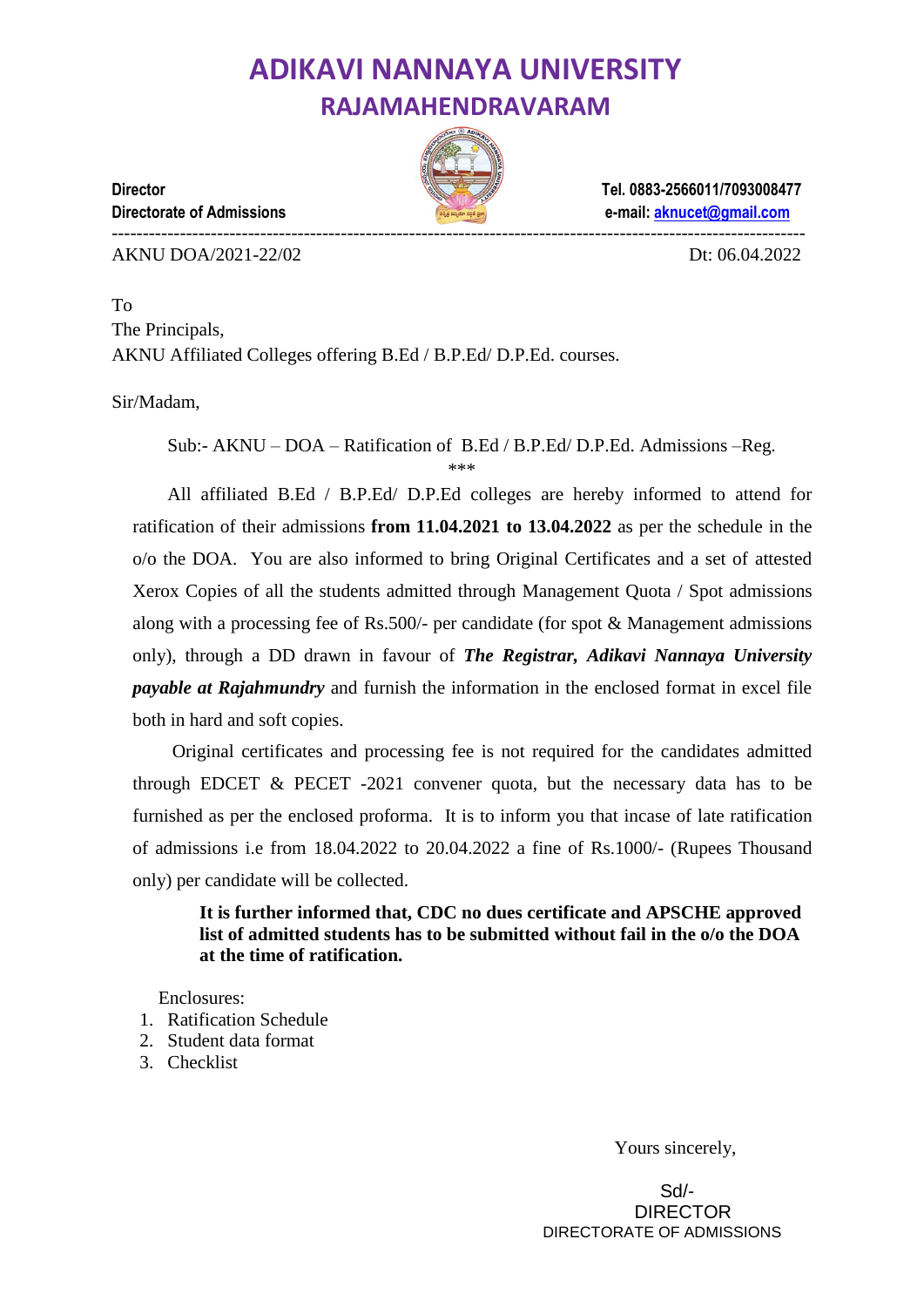|                | Adikavi Nannaya University-Rajamahendravaram<br>List of Affiliated B.Ed, B.P.Ed & D.P.Ed Colleges<br><b>Academic Year -2021-22</b> |                                                       |                                                           |  |  |  |  |  |  |  |  |  |
|----------------|------------------------------------------------------------------------------------------------------------------------------------|-------------------------------------------------------|-----------------------------------------------------------|--|--|--|--|--|--|--|--|--|
| S.No           | Date of<br><b>Ratification</b>                                                                                                     | <b>College</b><br>Code                                | <b>Name of the College</b>                                |  |  |  |  |  |  |  |  |  |
|                | <b>B.Ed-East Godavari</b>                                                                                                          |                                                       |                                                           |  |  |  |  |  |  |  |  |  |
| $\mathbf{1}$   |                                                                                                                                    | 501                                                   | University College of Education, Rajamahendravaram        |  |  |  |  |  |  |  |  |  |
| $\overline{2}$ |                                                                                                                                    | 502                                                   | Elim College of Education, Amalapuram                     |  |  |  |  |  |  |  |  |  |
| 3              |                                                                                                                                    | 504                                                   | S.K.B.R. College of Education, Amalapuram                 |  |  |  |  |  |  |  |  |  |
| $\overline{4}$ |                                                                                                                                    | 505                                                   | Vekateswara College of Education, Ambajipeta              |  |  |  |  |  |  |  |  |  |
| 5              |                                                                                                                                    | 506                                                   | G.B.R. College of Education, Anaparthi                    |  |  |  |  |  |  |  |  |  |
| 6              |                                                                                                                                    | Little Rose College of Education, Draksharamam<br>508 |                                                           |  |  |  |  |  |  |  |  |  |
| $\tau$         |                                                                                                                                    | 509                                                   | Hanna College of Education, Gokavaram                     |  |  |  |  |  |  |  |  |  |
| 8              | 11.04.2022                                                                                                                         | 510                                                   | Smt.B.S.R. College of Education, Gokavaram                |  |  |  |  |  |  |  |  |  |
| 9              |                                                                                                                                    | 513                                                   | Gandhi Centenary College of Education, Kakinada           |  |  |  |  |  |  |  |  |  |
| 10             |                                                                                                                                    | 514                                                   | Kakinada College of Education, Kakinada                   |  |  |  |  |  |  |  |  |  |
| 11             |                                                                                                                                    | 516                                                   | S.K.M.L. College of Education, Kakinada                   |  |  |  |  |  |  |  |  |  |
| 12             |                                                                                                                                    | 518                                                   | St. Mary's College of Education, Kakinada                 |  |  |  |  |  |  |  |  |  |
| 13             |                                                                                                                                    | 520                                                   | Williams College of Education, Kakinada                   |  |  |  |  |  |  |  |  |  |
| 14             |                                                                                                                                    | 521                                                   | Mother College of Education, Jagannadhapuram              |  |  |  |  |  |  |  |  |  |
| 15             |                                                                                                                                    | 523                                                   | S.K.M. College of Education, Mukteswaram                  |  |  |  |  |  |  |  |  |  |
| 16             |                                                                                                                                    | 526                                                   | Sri Srinivasa College of Education, Peddapuram            |  |  |  |  |  |  |  |  |  |
| 17             |                                                                                                                                    | 527                                                   | Aadi Lakshmi College of Education, Navakhandavada         |  |  |  |  |  |  |  |  |  |
| 18             |                                                                                                                                    | 529                                                   | Benaiah Christian College of Education, Burugupudi        |  |  |  |  |  |  |  |  |  |
| 19             | 12.04.2022                                                                                                                         | 530                                                   | SAMD College of Education for Women,<br>Rajamahendravaram |  |  |  |  |  |  |  |  |  |
| 20             |                                                                                                                                    | 531                                                   | SGS Govt. IASE, Rajamahendravaram                         |  |  |  |  |  |  |  |  |  |
| 21             |                                                                                                                                    | 535                                                   | St. John's College of Education, Rajamahendravaram        |  |  |  |  |  |  |  |  |  |
| 22             |                                                                                                                                    | 537                                                   | Venkata Ramana College of Education, Thorredu             |  |  |  |  |  |  |  |  |  |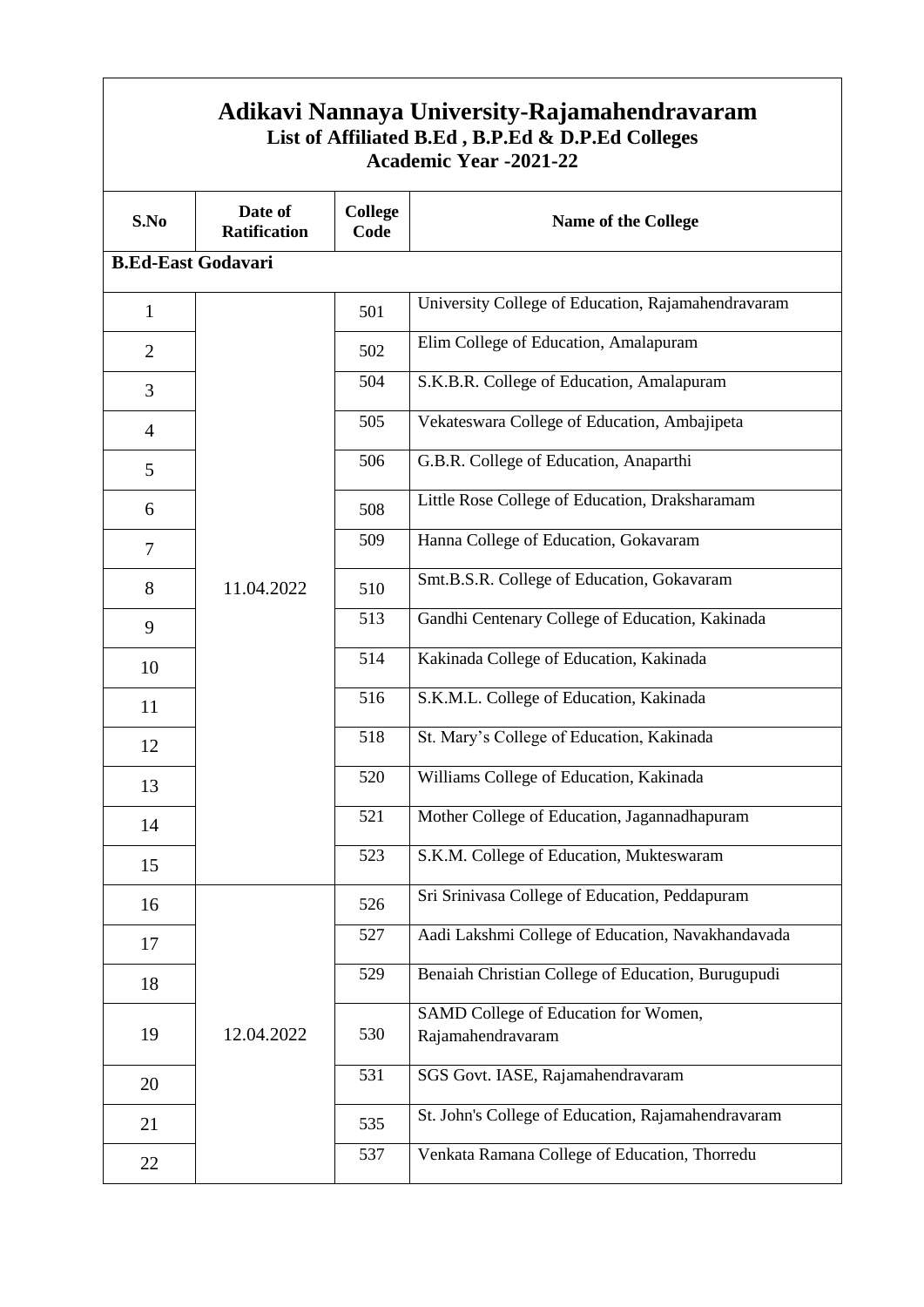| 23 |            | 538                                                                                                                    | Divya College of Education, Rajanagaram                                |  |  |  |  |  |
|----|------------|------------------------------------------------------------------------------------------------------------------------|------------------------------------------------------------------------|--|--|--|--|--|
| 24 |            | 539                                                                                                                    | Lenora College of Education, Rampachodavaram                           |  |  |  |  |  |
| 25 |            | 540                                                                                                                    | Bethany College of Education, Eathakota                                |  |  |  |  |  |
| 26 | 12.04.2022 | 542<br>Siddardha College of Education, S.Annavaram                                                                     |                                                                        |  |  |  |  |  |
| 27 |            | 543<br>V.V.S. College of Education, Uppada                                                                             |                                                                        |  |  |  |  |  |
| 28 |            | 544                                                                                                                    | His College of Education, Addateegala                                  |  |  |  |  |  |
| 29 |            | 545<br>DVR & DS Memorial Deepthi B.Ed. College, Mamidikuduru<br>546<br>Sri Sai Balaji College of Education, Yeleswaram |                                                                        |  |  |  |  |  |
| 30 |            |                                                                                                                        |                                                                        |  |  |  |  |  |
| 21 |            | 547                                                                                                                    | Uma Educational Society and College for Special Education,<br>Kakinada |  |  |  |  |  |

| S.No           | Date of<br><b>Ratification</b> | <b>College</b><br>Code | <b>Name of the College</b>                                    |
|----------------|--------------------------------|------------------------|---------------------------------------------------------------|
|                | <b>B.Ed-West Godavari</b>      |                        |                                                               |
| $\mathbf{1}$   |                                | 601                    | D.N.R. College of Education, Bhimavaram                       |
| $\overline{2}$ |                                | 602                    | G.T.P. College of Education for Women, Bhimavaram             |
| 3              |                                | 603                    | Sir C.R.R. College of Education, Eluru                        |
| $\overline{4}$ |                                | 604                    | Sri Raghavendra College of Education, Narasimhapuram          |
| 5              |                                | 605                    | St. John's College of Education, Eluru                        |
| 6              |                                | 606                    | A.S.R. College of Education, Kovvuru                          |
| 7              |                                | 608                    | J. Beera College of Education, Narsapuram                     |
| 8              | 13.04.2022                     | 609                    | Sri GVR Institute of Education - Sri Y.N. College, Narsapuram |
| 9              |                                | 610                    | Nagarjuna College of Education, Nidadavole                    |
| 10             |                                | 616                    | G.M.R. College of Education, Tadepalligudem                   |
| 11             |                                | 619                    | A.S.R. College of Education, Pydiparru                        |
| 12             |                                | 622                    | Nova College of Education, Vegavaram                          |
| 13             |                                | 623                    | Chaitanya College of Education, Nidadavole                    |
| 14             |                                | 624                    | Hayagreeva College of Education, Chintalapudi                 |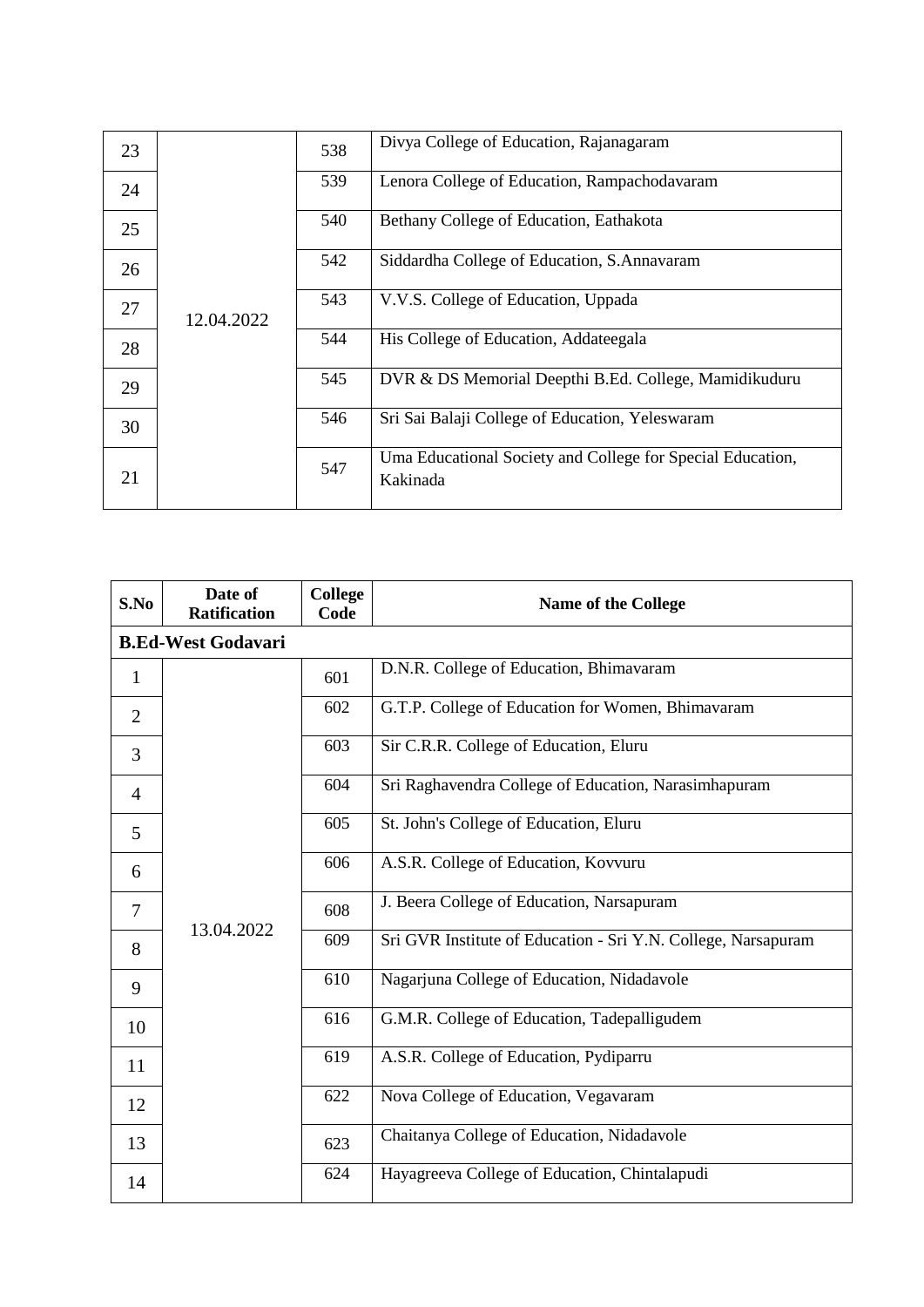| S.No           | Date of<br><b>Ratification</b>             | College<br>Code | <b>Name of the College</b>                                   |  |  |  |  |  |  |  |
|----------------|--------------------------------------------|-----------------|--------------------------------------------------------------|--|--|--|--|--|--|--|
|                | B.P.Ed & D.P.Ed - East Godavari            |                 |                                                              |  |  |  |  |  |  |  |
| 1              |                                            | 751             | DRK Reddy College of Physical Education, Gollalamamidada     |  |  |  |  |  |  |  |
| $\overline{2}$ | 12.04.2022                                 | 752             | Sri YVS & Sri BRM College of Physical Education, Mukteswaram |  |  |  |  |  |  |  |
| 3              |                                            | 827             | DRK Reddy College of Physical Education, Gollalamamidada     |  |  |  |  |  |  |  |
|                | <b>B.P.Ed &amp; D.P.Ed - West Godavari</b> |                 |                                                              |  |  |  |  |  |  |  |
| $\overline{4}$ |                                            | 776             | SSR Govt. College of Physical Education, Gopannapalem        |  |  |  |  |  |  |  |
| 5              | 13.04.2022                                 | 778             | Nova College of Physical Education, Vegavaram                |  |  |  |  |  |  |  |
| 6              |                                            | 779             | DNR College of Education, Bhimavaram                         |  |  |  |  |  |  |  |
| 7              |                                            | 801             | SSR Govt. College of Physical Education, Gopannapalem        |  |  |  |  |  |  |  |

# *Note*

- All Principals are requested to register for ratification from 9 AM to 10 AM in the office of the DOA, on the allotted day without fail.
- Ratification will begin from 10.15 AM onwards in the order of serial number in the registered list.
- **This will be the last date for ratification of spot admissions. No extension will be given.**
- DOA processing fee of Rs.500/- for each admission should be paid through a DD drawn in favour of *The Registrar, Adikavi Nannaya University payable at Rajahmundry.*
- **All Principals are Requested to take necessary precautions in view of the pandemic situation while attending the ratification in the university.**

Please cooperate with the office of the DOA for processing the ratifications smoothly.

### Sd/- **DIRECTOR DIRECTORATE OF ADMISSIONS**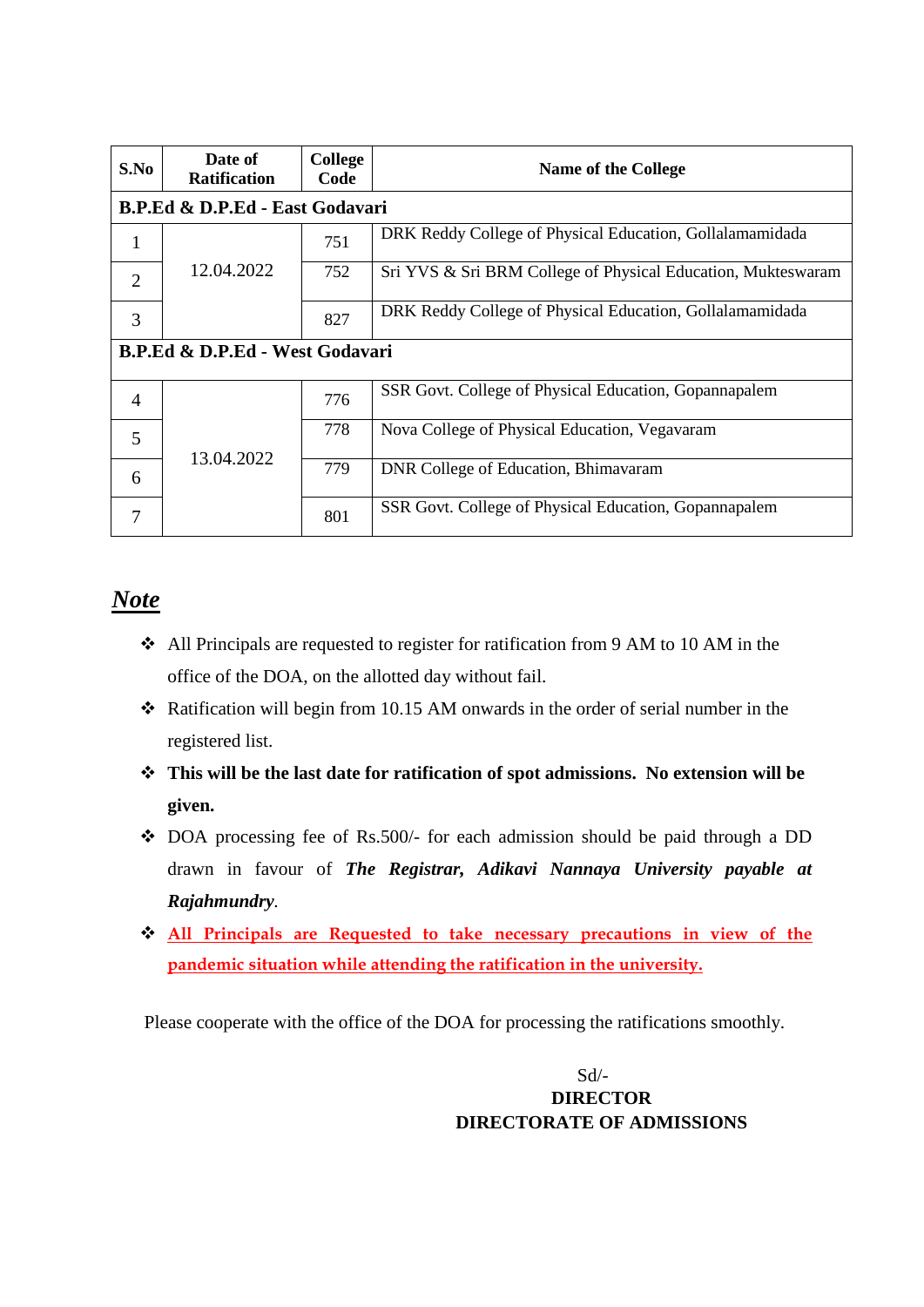

#### **DIRECOR, DIRECTORATE OF ADMISSIONS ADIKAVI NANNAYA UNIVERSITY :: RAJAMAHENDRAVARAM CHECKLIST FOR ADMISSION**

| <b>Hall Ticket No:</b> | Date:                                                                                                                                |
|------------------------|--------------------------------------------------------------------------------------------------------------------------------------|
|                        | It is here by informed that Mr/Ms/Mrs.                                                                                               |
|                        |                                                                                                                                      |
|                        | the University along with fee.                                                                                                       |
| 1.                     | The call letter                                                                                                                      |
| 2.                     | Rank card issued for the EDCET-2021                                                                                                  |
| 3.                     | Hall ticket issued for the EDCET-2021                                                                                                |
| 4.                     | Provisional or original degree certificate and marks statement of Qualifying<br>examination                                          |
| 5.                     | Transfer certificate from the college last studied                                                                                   |
| 6.                     | Study certificates from IX class onward issued by the Heads of the respective<br>School/college/Institutes                           |
|                        | <b>OR</b>                                                                                                                            |
|                        | Local candidates certificate/Certificate for the non-local category issued by the<br>Appropriate authority in the prescribed format. |
| 7.                     | Date of birth certificate (S.S.C/Matriculation/equivalent certificate)                                                               |
| 8.                     | Integrated Community certificate issued by Competent Authority in case of SC/ST/BC<br>candidates                                     |
| 9.                     | Certificate in respect of claim under Special Category (CAP/NCC/PH/Sports/NSS)                                                       |
| 10.                    | Migration Certificate in case of candidates from other University / except Adikavi<br>Nannaya University                             |
| 11.                    | <b>Certificate of Physical Fitness</b>                                                                                               |
| 12.                    | Latest Income certificate for claiming fee exemption                                                                                 |
| 13.                    | Four recent Passport size Photos                                                                                                     |
| 14.                    | Two sets of photocopies of all the above certificates.                                                                               |
|                        | Signature of the Scrutinizing Teachers:                                                                                              |

1.  $\frac{1}{2}$  2.  $\frac{1}{2}$  2.  $\frac{1}{2}$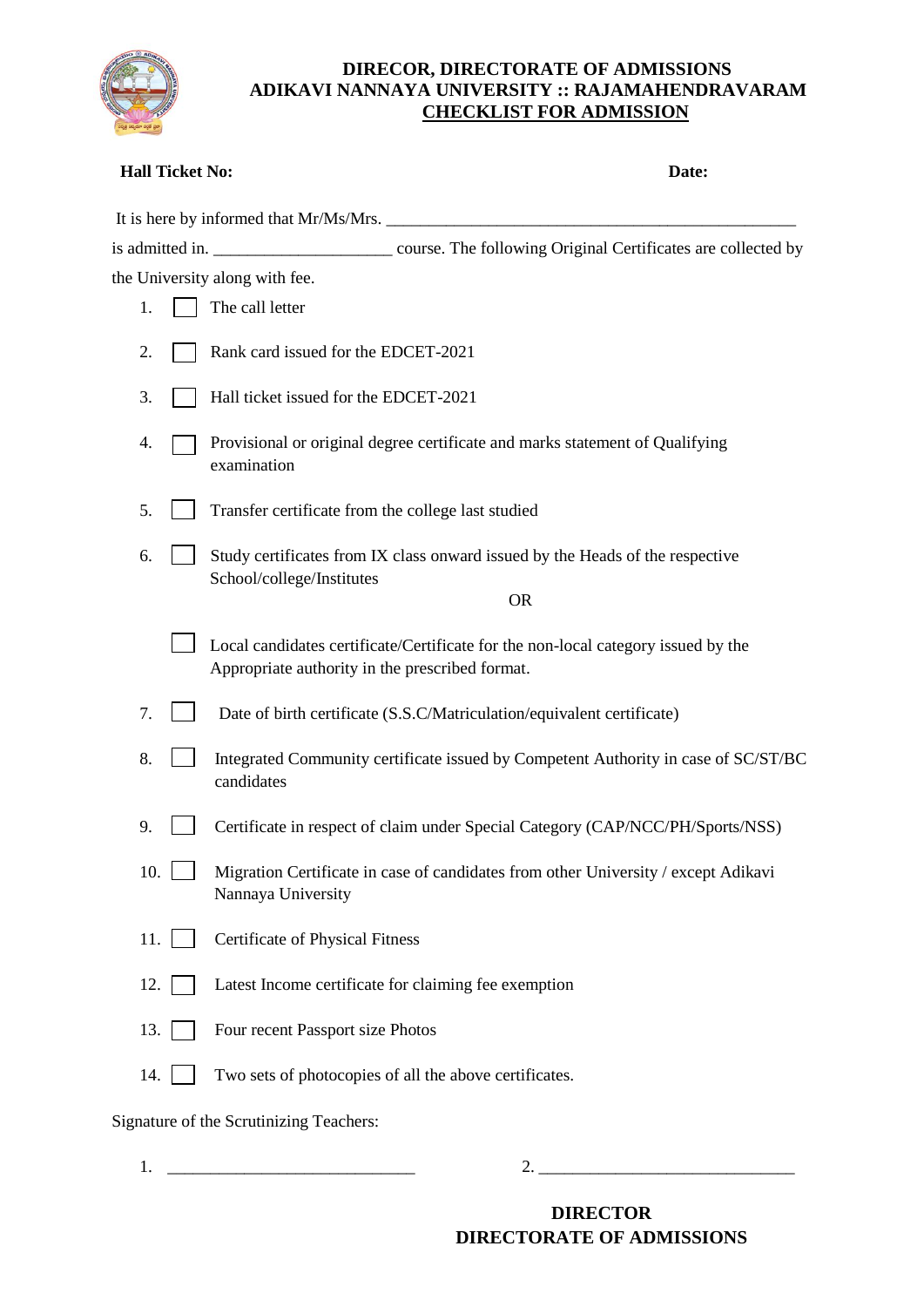

#### **DIRECOR, DIRECTORATE OF ADMISSIONS ADIKAVI NANNAYA UNIVERSITY :: RAJAMAHENDRAVARAM CHECKLIST FOR ADMISSION**

| <b>Hall Ticket No:</b> | Date:                                                                                                                                |
|------------------------|--------------------------------------------------------------------------------------------------------------------------------------|
|                        | It is here by informed that Mr/Ms/Mrs.                                                                                               |
|                        |                                                                                                                                      |
|                        | the University along with fee.                                                                                                       |
| 1.                     | The call letter                                                                                                                      |
| 2.                     | Rank card issued for the PECET-2021                                                                                                  |
| 3.                     | Hall ticket issued for the PECET-2021                                                                                                |
| 4.                     | Provisional or original degree certificate and marks statement of Qualifying<br>examination                                          |
| 5.                     | Transfer certificate from the college last studied                                                                                   |
| 6.                     | Study certificates from IX class onward issued by the Heads of the respective<br>School/college/Institutes<br><b>OR</b>              |
|                        |                                                                                                                                      |
|                        | Local candidates certificate/Certificate for the non-local category issued by the<br>Appropriate authority in the prescribed format. |
| 7.                     | Date of birth certificate (S.S.C/Matriculation/equivalent certificate)                                                               |
| 8.                     | Integrated Community certificate issued by Competent Authority in case of SC/ST/BC<br>candidates                                     |
| 9.                     | Certificate in respect of claim under Special Category (CAP/NCC/PH/Sports/NSS)                                                       |
| 10.                    | Migration Certificate in case of candidates from other University / except Adikavi<br>Nannaya University                             |
| 11.                    | <b>Certificate of Physical Fitness</b>                                                                                               |
| 12.                    | Latest Income certificate for claiming fee exemption                                                                                 |
| 13.                    | Four recent Passport size Photos                                                                                                     |
| 14.                    | Two sets of photocopies of all the above certificates.                                                                               |
|                        | Signature of the Scrutinizing Teachers:                                                                                              |
|                        |                                                                                                                                      |

1.  $\frac{1}{2}$  2.  $\frac{1}{2}$  2.  $\frac{1}{2}$  3.  $\frac{1}{2}$  3.  $\frac{1}{2}$  3.  $\frac{1}{2}$  3.  $\frac{1}{2}$  3.  $\frac{1}{2}$  3.  $\frac{1}{2}$  3.  $\frac{1}{2}$  3.  $\frac{1}{2}$  3.  $\frac{1}{2}$  3.  $\frac{1}{2}$  3.  $\frac{1}{2}$  3.  $\frac{1}{2}$  3.  $\frac{1}{2}$  3.  $\frac{1}{2}$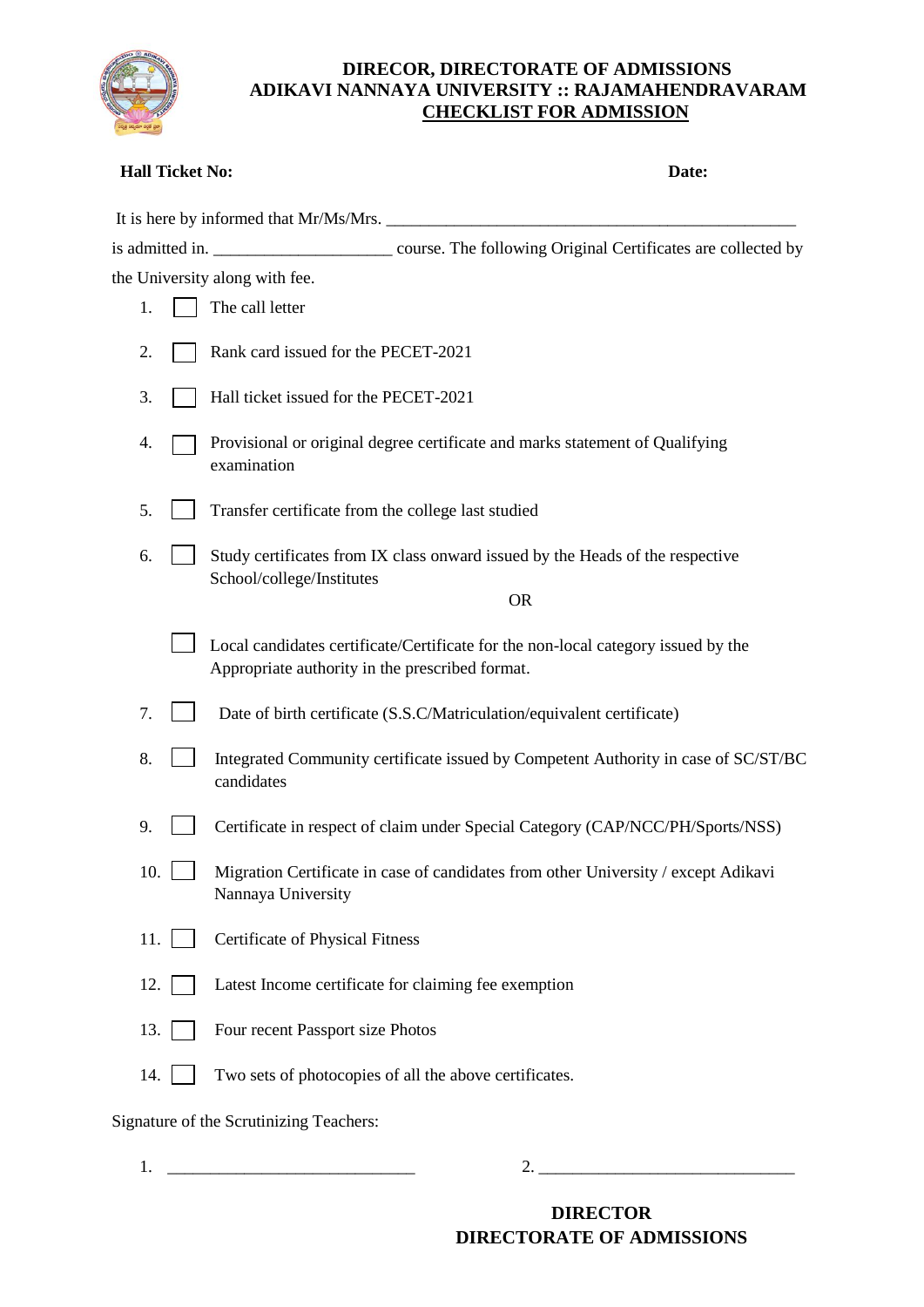## ADIKAVI NANNAYA UNIVERSITY:: RAJAHMUNDRY DIRECTOR DIRECARATE OF ADMISSIONS

#### PROFORMA FOR RATIFICATION OF THE EDCET- 2021, SPOT & MANAGEMENT QUOTA ADMISSIONS INTO B.Ed COURSE

College Code & Name:

Course:

| SNo | Name of the<br>Candidate      | Gender | H.T.No. | Rank | DOB | Date of<br>Admission | Admission<br>Number | Student<br>Category | Admitted<br>Category | Vacant<br>Methodology | Admitted<br>Methodology | Qualifying<br>Degree &<br>Group | %Marks<br>/CGPA | Processing<br>fee $\&$ D.D<br>No. |
|-----|-------------------------------|--------|---------|------|-----|----------------------|---------------------|---------------------|----------------------|-----------------------|-------------------------|---------------------------------|-----------------|-----------------------------------|
|     | <b>EDCET - CONVENER QUOTA</b> |        |         |      |     |                      |                     |                     |                      |                       |                         |                                 |                 |                                   |
|     |                               |        |         |      |     |                      |                     |                     |                      |                       |                         |                                 |                 |                                   |
|     |                               |        |         |      |     |                      |                     |                     |                      |                       |                         |                                 |                 |                                   |
|     |                               |        |         |      |     |                      |                     |                     |                      |                       |                         |                                 |                 |                                   |
|     | SPOT ADMISSIONS               |        |         |      |     |                      |                     |                     |                      |                       |                         |                                 |                 |                                   |
|     |                               |        |         |      |     |                      |                     |                     |                      |                       |                         |                                 |                 |                                   |
|     |                               |        |         |      |     |                      |                     |                     |                      |                       |                         |                                 |                 |                                   |
|     |                               |        |         |      |     |                      |                     |                     |                      |                       |                         |                                 |                 |                                   |
|     | MANAGEMENT QUOTA              |        |         |      |     |                      |                     |                     |                      |                       |                         |                                 |                 |                                   |
|     |                               |        |         |      |     |                      |                     |                     |                      |                       |                         |                                 |                 |                                   |
|     |                               |        |         |      |     |                      |                     |                     |                      |                       |                         |                                 |                 |                                   |
|     |                               |        |         |      |     |                      |                     |                     |                      |                       |                         |                                 |                 |                                   |